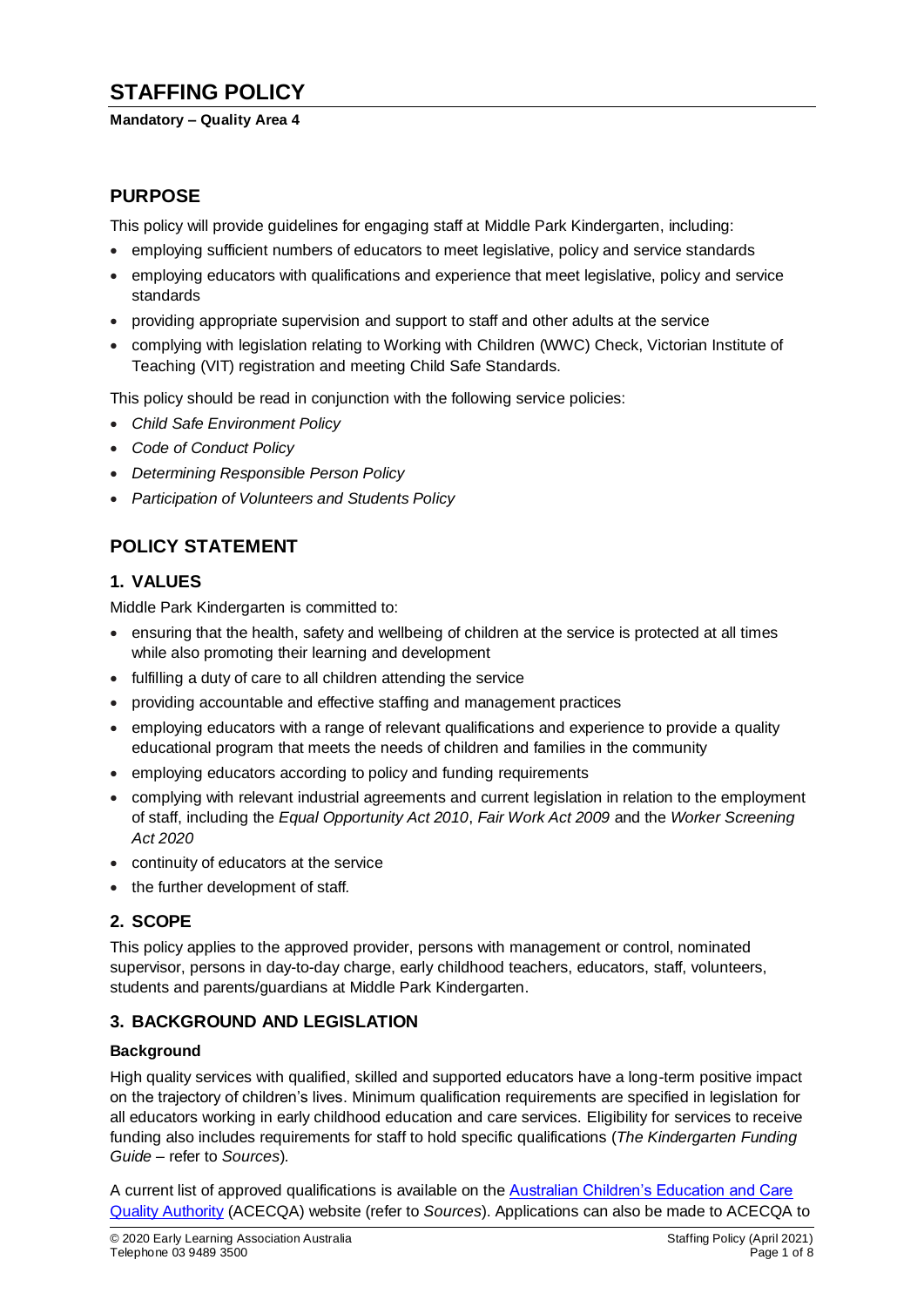determine if other qualifications (such as those gained overseas) entitle the individual to work as an early childhood teacher, diploma-level educator or certificate III level educator. Application forms are available on the ACECQA website and a fee is required for processing an application.

In addition, there are legislative requirements that there is at least one educator who holds current approved first aid qualifications, anaphylaxis management training and emergency asthma management training to be in attendance and immediately available at all times that children are being educated and cared for by the service. These qualifications must be updated as required, and a copy of the qualifications must be kept on an individual's staff record. As a demonstration of duty of care and best practice, ELAA recommends **all educators** have current approved first aid qualifications, anaphylaxis management training and emergency asthma management training.

Opportunities for professional development are crucial for all educators to ensure that their work practice remains current and aligned to the practices and principles of the national *Early Years Learning Framework* (EYLF) and the *Victorian Early Years Learning and Development Framework* (VEYLDF) (refer to *Sources*).

Staff are required to actively supervise children at all times when children are in attendance at the service (refer to *Supervision of Children Policy*). To facilitate this, services are required to comply with legislated educator-to-child ratios at all times, which are based on the qualifications of the educators, and the ages and number of children at the service. Only those educators working directly with children (refer to *Definitions*) can be counted in the ratio.

All educators and staff are required by law to have a current WWC Clearance or be registered with the VIT (refer to *Definitions*). It is also recommended that the Nominated Supervisor and staff with financial responsibilities also have a criminal history record check (refer to *Definitions* and *Sources*).

Child Safe Standard 4 requires organisations to have policies and procedures in place for the recruitment and selection, supervision, training and performance management of staff (refer to *Child Safe Environment Policy*).

#### **Legislation and standards**

Relevant legislation and standards include but are not limited to:

- Child Safe Standards
- *Education and Care Services National Law Act 2010*
- *Education and Care Services National Regulations 2011*
- Education and Training Reform Act 2006 (Vic) (amended in 2014)
- *Equal Opportunity Act 2010* (Vic)
- *Fair Work Act 2009*
- *National Quality Standard*, Quality Area 4: Staffing Arrangements
- *Privacy Act 1988* (Cth)
- *Privacy and Data Protection Act 2014* (Vic)
- *Worker Screening Act 2020*
- *Worker Screening Regulations 2021* (Vic)

# **4. DEFINITIONS**

The terms defined in this section relate specifically to this policy. For commonly used terms e.g. Approved Provider, Regulatory Authority, National Law, National Regulations etc. refer to the *General Definitions* section of this manual.

**Adequate supervision:** (In relation to this policy) supervision entails all children (individuals and groups) in all areas of the service, being in sight and/or hearing of an educator at all times including during toileting, sleep, rest and transition routines (National Law 165). Services are required to comply with the legislative requirements for educator-to-child ratios at all times. Supervision contributes to protecting children from hazards that may emerge in play, including hazards created by the equipment used.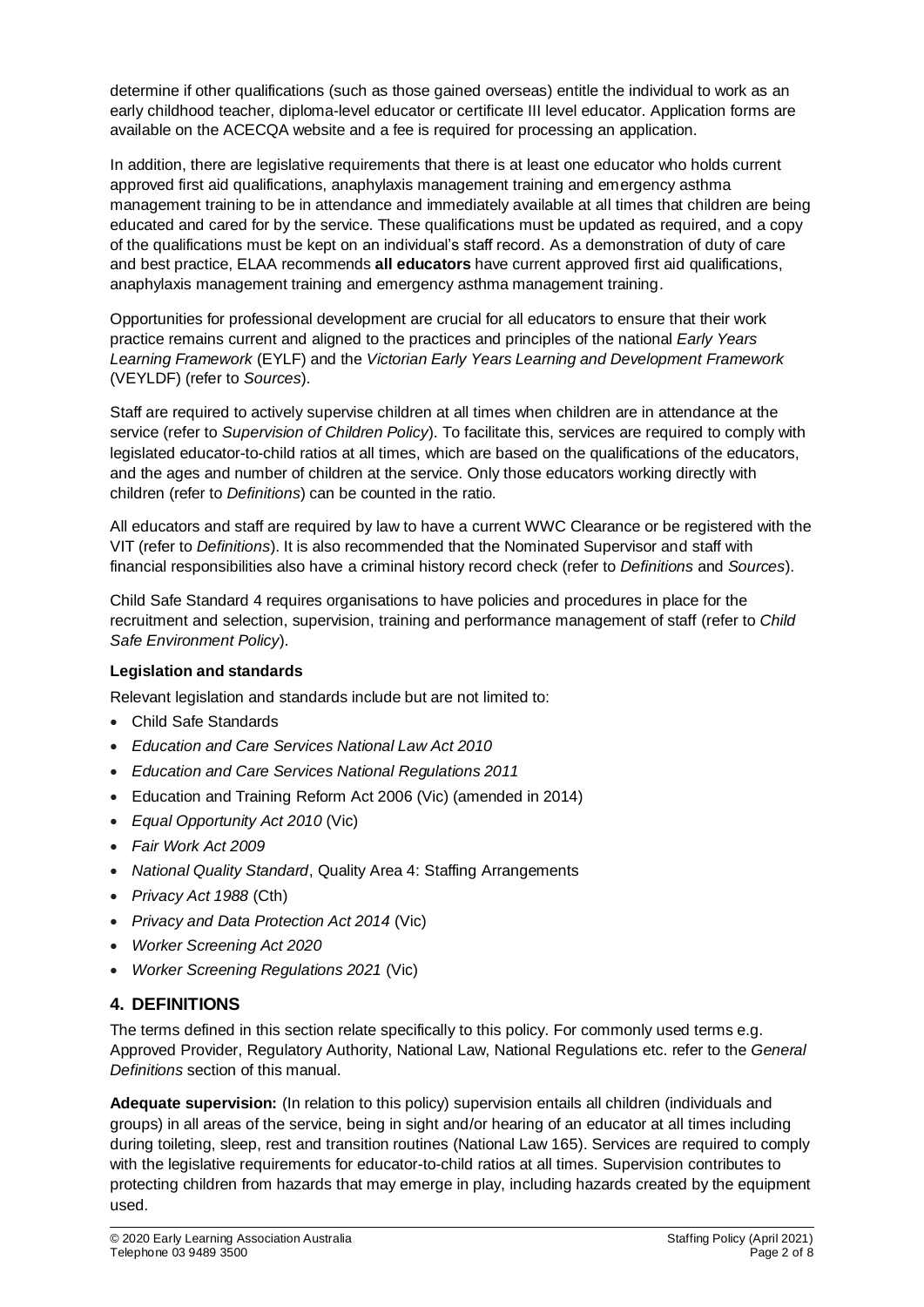Adequate supervision refers to constant, active and diligent supervision of every child at the service. Adequate supervision requires that educators are always in a position to observe each child, respond to individual needs, and immediately intervene if necessary. Variables affecting supervision levels include:

- number, age and abilities of children
- number and positioning of educators
- current activity of each child
- areas in which the children are engaged in an activity (visibility and accessibility)
- developmental profile of each child and of the group of children
- experience, knowledge and skill of each educator
- need for educators to move between areas (effective communication strategies).

**Approved first aid qualification:** A list of approved first aid qualifications, anaphylaxis management and emergency asthma management training is published on the ACECQA website: [www.acecqa.gov.au](http://www.acecqa.gov.au/)

**Criminal history record check:** A full-disclosure, Australia-wide criminal history record check issued by Victoria Police (refer to *Sources*), or by a police force or other authority of a state or territory, or the Commonwealth. It may also be referred to as a National Police Certificate or Police Records Check.

**Early childhood teacher (ECT):** A person with an approved early childhood teaching qualification. Approved qualifications are listed on the ACECQA website: [www.acecqa.gov.au](http://www.acecqa.gov.au/)

**Educator:** An individual who provides education and care for children as part of an education and care service.

**Educational Leader:** The Approved Provider of an education and care service must designate, in writing, a suitably-qualified and experienced educator, co-ordinator or other individual to lead the development and implementation of educational programs at the service (Regulation 118). This person must have a thorough understanding of the *Early Years Learning Framework* and the *Victorian Early Year Learning and Developmental Framework* be able to guide other educators in their planning and reflection, and mentor colleagues in the implementation of their practice.

*The Kindergarten Funding Guide***:** provides detailed information from the Department of Education and Training (DET) about the types of kindergarten funding available, eligibility criteria, how to apply for funding and how to comply with operational requirements once funding has been granted.

**Nominated Supervisor:** A person who has been nominated by the Approved Provider of the service under Part 3 of the Act can be the Nominated Supervisor. All services must have a Nominated Supervisor with responsibility for the service in accordance with the National Regulations. The Approved Provider must take reasonable steps to ensure the Nominated Supervisor is a fit and proper person with suitable skills, qualifications and experience. The Regulatory Authority must be notified if the Nominated Supervisor for the service changes or is no longer employed at the service within 14 days.

Person with management or control: Each member of the executive committee of the association which is the Approved Provider, who has the responsibility, alone or with others, for managing the delivery of the education and care service.

**Responsible Person:** The Approved Provider (if that person is an individual, and in any other case the person with management or control of the service operated by the Approved Provider) or a Nominated Supervisor or person in day-to-day charge of the service in accordance with the National Regulations.

**Suitably qualified person – long day-care only:** An individual who is ['actively working towards'](https://www.acecqa.gov.au/qualifications/requirements/actively-working-towards-a-qualification) (see Regulation 10 of the National Regulations) an approved early childhood teaching qualification AND has completed at least 50 per cent of the qualification or holds an approved early childhood education and care diploma OR An individual who is registered as a primary or secondary school teacher in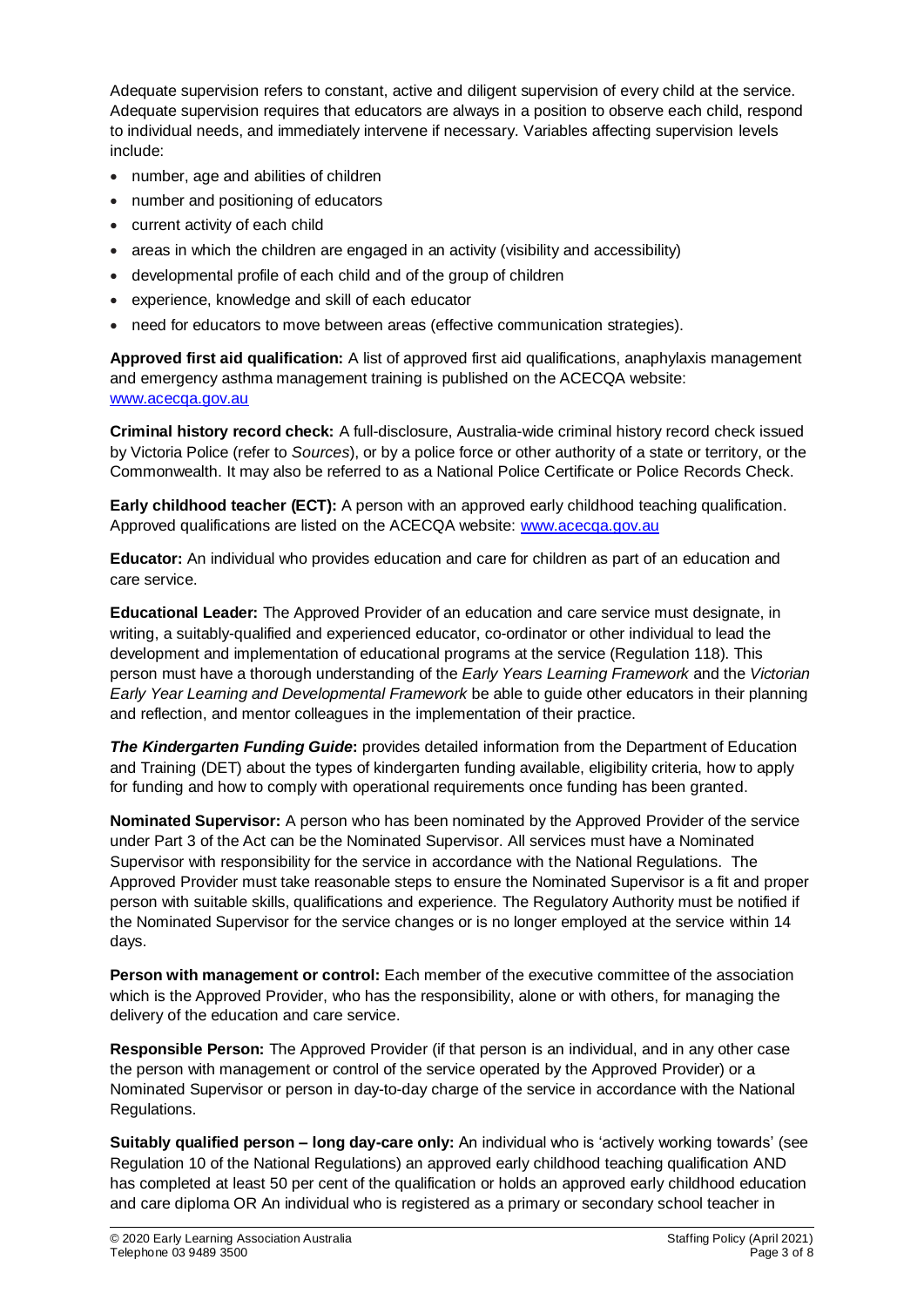Australia AND holds an ACECQA approved early childhood education and care diploma (or higher approved qualification)

**Staff record:** A record which the Approved Provider of a centre-based service must keep containing information about the Nominated Supervisor, the Educational Leader, staff, volunteers, students and the Responsible Person at a service. Details that must be recorded include qualifications, training and the WWC Check (Regulations 146–149). A sample staff record is available on the ACECQA website: [www.acecqa.gov.au](http://www.acecqa.gov.au/)

**Victorian Institute of Teaching (VIT):** The statutory authority for the regulation and promotion of the teaching profession in Victoria, established as part of the Victorian Institute of Teaching Act 2001. All early childhood teachers are required to be registered with the Victorian Institute of Teaching.

**Working directly with children:** Working directly with children is defined as being physically present with children and directly engaged in providing them with education and/or care.

**Working with Children (WWC) Check:** The clearance is a legal requirement under the *Worker Screening Act 2020* for those undertaking paid or voluntary child-related work in Victoria. The Department of Justice assesses a person's suitability to work with children by examining relevant serious sexual, physical and drug offences in a person's national criminal history and, where appropriate, their professional history.

**Working with Children (WWC) Clearance:** A WWC Clearance is granted to a person under Worker Screening legislation if:

- they have been assessed as suitable to work with children
- there has been no information that, if the person worked with children, they would pose a risk to those children
- they are not prohibited from attempting to obtain, undertake or remain in child-related employment.

## **5. SOURCES AND RELATED POLICIES**

#### **Sources**

- The Commission for Children and Young People (2018), *A Guide for Creating a Child Safe Organisation:* <https://ccyp.vic.gov.au/assets/resources/CSSGuideFinalV4-Web-New.pdf>
- Australian Children's Education and Care Quality Authority (ACECQA): [www.acecqa.gov.au](http://www.acecqa.gov.au/)
- ELAA's *Employee Management and Development Kit:* developed to support early learning services in the ongoing management and development of their employees at: <https://elaa.org.au/resources/free-resources/employee-management-development-kit/>
- ELAA's *Early Childhood Management Manual* contains additional information and attachments relating to staffing, including sample position descriptions, sample letters of employment and interview questions. Available from: [www.elaa.org.au](http://www.elaa.org.au/)
- Department of Education and Training , *The Kindergarten Funding Guide*: <https://www.education.vic.gov.au/childhood/providers/funding/Pages/kinderfundingcriteria.aspx>
- *The Early Years Learning Framework for Australia: Belonging, Being, Becoming*: [www.education.gov.au](http://www.education.gov.au/)
- *Victorian Early Years Learning and Development Framework*: [www.education.vic.gov.au](http://www.education.vic.gov.au/Pages/default.aspx)
- Working with Children Check unit, Department of Justice and Regulation provides details of how to obtain a WWC Check: [www.workingwithchildren.vic.gov.au](http://www.workingwithchildren.vic.gov.au/)
- Victoria Police National Police Record Check: [www.police.vic.gov.au](http://www.police.vic.gov.au/)

#### **Service policies**

- *Administration of First Aid Policy*
- *Anaphylaxis Policy*
- *Asthma Policy*
- *Child Safe Environment Policy*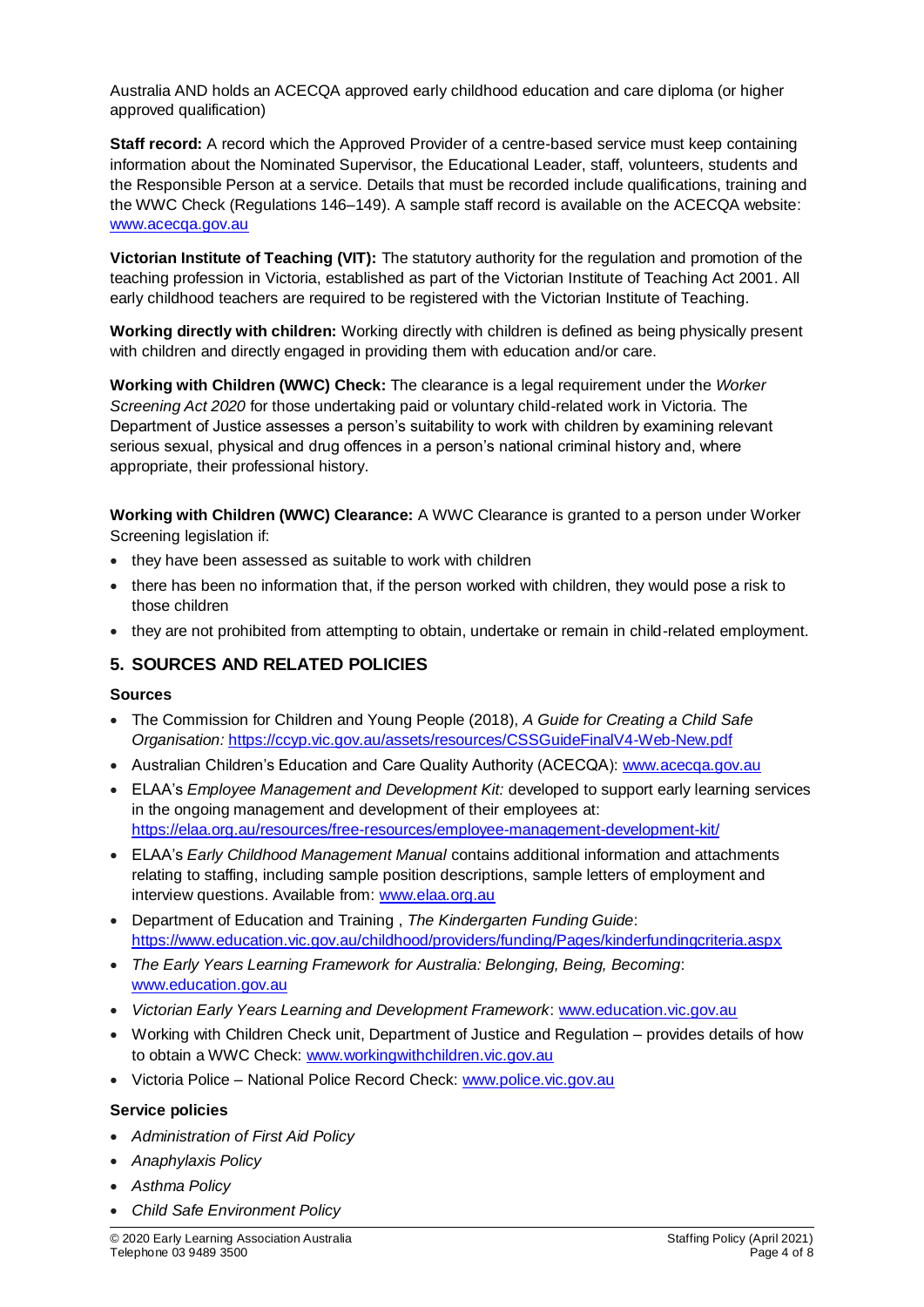- *Code of Conduct Policy*
- *Complaints and Grievances Policy*
- *Curriculum Development Policy*
- *Delivery and Collection of Children Policy*
- *Determining Responsible Person Policy*
- *Inclusion and Equity Policy*
- *Interactions with Children Policy*
- *Participation of Volunteers and Students Policy*
- *Privacy and Confidentiality Policy*
- *Supervision of Children Policy*

# **PROCEDURES**

#### **The approved provider and persons with management or control are responsible for:**

- complying with the service's *Code of Conduct Policy* at all times
- appointing nominated supervisors (refer to *Definitions*) who are aged 18 years or older, fit and proper and have suitable skills, as required under the Education and Care Services National Law, Section 161 (refer to *Determining Responsible Person Policy*)
- ensuring that there is a responsible person (refer to *Definitions* and *Determining Responsible Person Policy*) on the premises at all times the service is in operation (National Law: Section 162)
- ensuring that the nominated supervisor, educators and all staff comply with the *Code of Conduct Policy* at all times
- ensuring that children being educated and cared for by the service are adequately supervised (refer to *Definitions* and *Supervision of Children Policy*) at all times they are in the care of that service (National Law: Section 165(1))
- complying with the legislated educator-to-child ratios at all times (National Law: Sections 169(1) & (2), National Regulations: Regulations 123, 357)
- ensuring that all staffing meets the requirements of *The Kindergarten Funding Guide* (refer to *Sources*) at all times the service is in operation
- complying with relevant industrial agreement and current legislation relating to the employment of staff, including the *Equal Opportunity Act 2010*, *Fair Work Act 2009, Occupational Health and Safety Act 2004* and the *Worker Screening Act 2020*
- following the guidelines for the recruitment, selection and ongoing management of staff as outlined in the *Child Safe Environment Policy*
- employing the relevant number of appropriately-qualified educators (refer to *Definitions*) with ACECQA approved qualifications (refer to *Background* and *Sources*) (Regulations 126)
- employing additional staff, as required, to assist in the provision of a quality early childhood education and care program
- ensuring an early childhood teacher (refer to *Definitions*) is working with the service for the required period of time specified in the National Regulations, and that, where required, a record is kept of this work (Regulations 130–135, 152, 363)
- maintaining a record of educators working directly with children in accordance with Regulation 151
- appointing an appropriately-qualified and experienced educator to be the educational leader (refer to *Definitions*), and ensuring this is documented on the staff record (Regulations 118, 148)
- ensuring that educators and other staff are provided with a current position description that relates to their role at the service
- maintaining a staff record (refer to *Definitions*) in accordance with Regulation 145, including information about the responsible person, nominated supervisor, the educational leader, other staff members, volunteers and students. Details that must be recorded include qualifications, training, Working with Children Clearance as set out in Regulations 146–149. A sample staff record is available on the ACECQA website: [www.acecqa.gov.au](http://www.acecqa.gov.au/)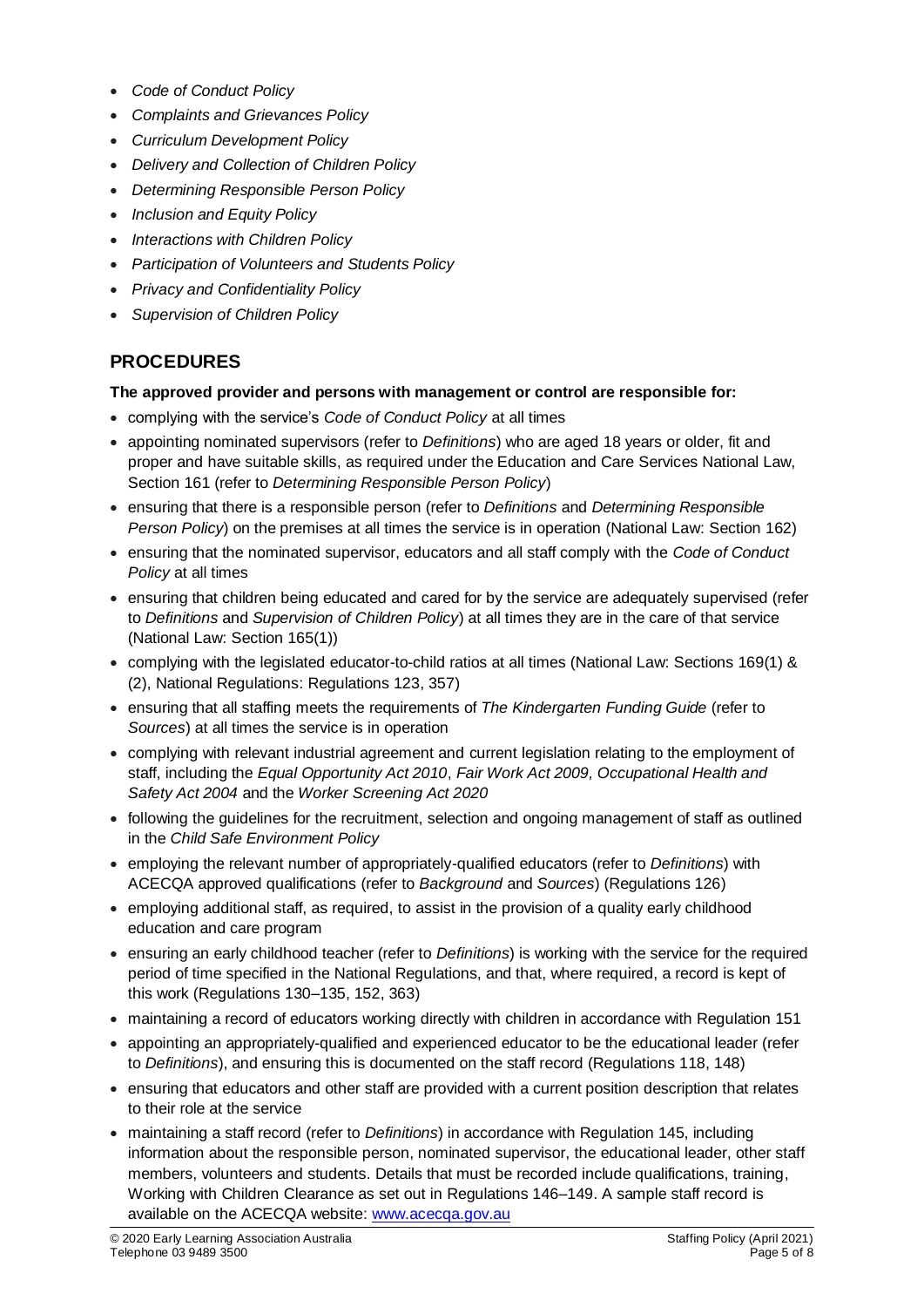- complying with the requirements of the *Worker Screening Act 2020*, and ensuring that the Nominated Supervisor, educators and staff at the service have a current WWC Clearance (refer to *Definitions*) or a Victorian Institute of Teaching (VIT) certificate of registration (applicable to ECT only).
- confirming the WWC Clearance or confirming VIT registration (applicable to ECT only) of all staff prior to their being engaged or employed as a staff member at the service
- confirming the WWC Clearance of all volunteers prior to their being permitted to be a volunteer at the service
- ensuring that a register of the WWC Clearance or VIT registrations is maintained and the details kept on each staff record (Regulations 145, 146, 147, 149)
- determining who will cover the costs of WWC Clearance or criminal history record checks (refer to *Definitions*)
- developing (and implementing, where relevant) an appropriate induction program for all staff appointed to the service
- developing rosters in accordance with the availability of responsible persons, staff qualifications, hours of operation and the attendance patterns of children
- ensuring that volunteers/students and parents/guardians are adequately supervised at all times when participating at the service, and that the health, safety and wellbeing of children at the service is protected (refer to *Participation of Volunteers and Students Policy*)
- ensuring educators who are under 18 years of age are not left to work alone, and are adequately supervised at the service (Regulation 120)
- ensuring that there is at least one educator with current approved first aid qualifications, anaphylaxis management training and emergency asthma management training (refer to *Definitions*) in attendance and immediately available at all times that children are being educated and cared for by the service. (Note: this is a minimum requirement. As a demonstration of duty of care and best practice, ELAA recommends that all educators have current approved first aid qualifications and anaphylaxis management training and emergency asthma management training.) Details of qualifications and training must be kept on the staff record (Regulations 136, 145)
- developing procedures to ensure that approved first aid qualifications, anaphylaxis management training and emergency asthma management training are evaluated regularly, and that staff are provided with the opportunity to update their qualifications prior to expiry
- ensuring that staff records (refer to *Definitions*) and a record of educators working directly with children (refer to *Definitions*) are updated annually, as new information is provided or when rostered hours of work are changed (Regulations 145–151)
- ensuring that annual performance reviews of the nominated supervisor, early childhood teachers, educators and other staff are undertaken
- reviewing staff qualifications as required under current legislation and funding requirements on an annual basis
- ensuring that the nominated supervisor, early childhood teachers, educators and other staff, volunteers and students are not affected by alcohol or drugs (including prescription medication) that would impair their capacity to supervise or provide education and care to children (Regulation 83) (refer to *Tobacco, Alcohol and other Drugs Policy*)
- ensuring that all early childhood teachers, educators and staff have opportunities to undertake professional development relevant to their role
- ensuring that the nominated supervisor, early childhood teachers and educators/staff are advised and aware of current child protection laws and any obligations that they may have under these laws (Regulation 84) (refer to the *Child Safe Environment Policy*)
- informing parents/guardians of the name/s of casual or relief staff where the regular educator is absent
- developing and maintaining a list of casual and relief staff to ensure consistency of service provision
- ensuring that the procedures for the appointment of casual and relief staff are compliant with all regulatory and funding requirements.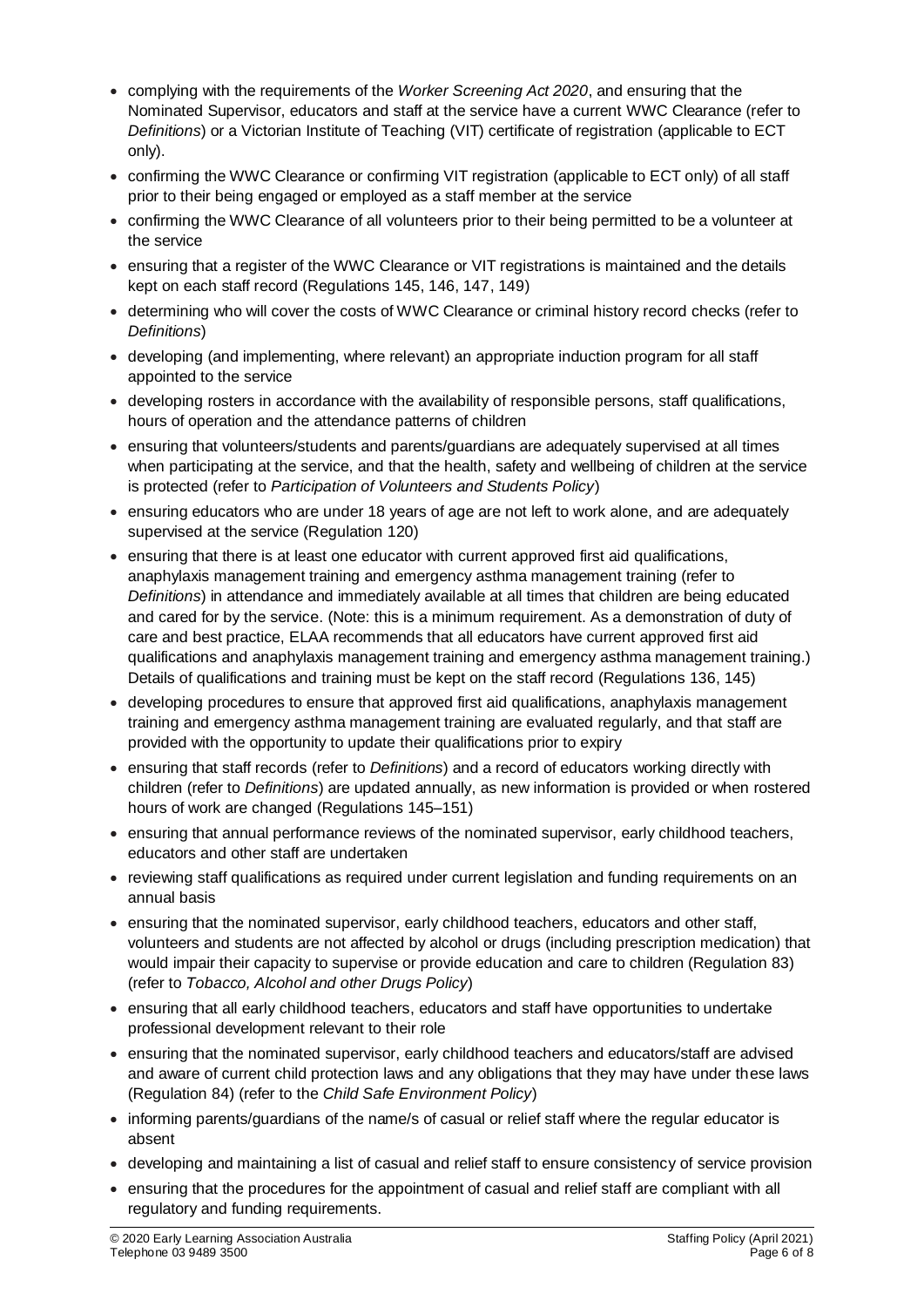#### **The nominated supervisor and persons in day to day charge are responsible for:**

- ensuring that the name and position of the responsible person in charge of the service is displayed and easily visible from the main entrance of the service
- following the guidelines for the recruitment, selection and ongoing management of staff as outlined in the *Child Safe Environment Policy*
- complying with the service's *Code of Conduct Policy* at all times
- ensuring adequate supervision of children at all times (refer to *Supervision of Children Policy*)
- ensuring the educator-to-child ratios are maintained at all times (Regulation 169(3)), that each educator at the service meets the qualification requirements relevant to their role, including the requirement for current approved first aid qualifications, anaphylaxis management training and emergency asthma management training, and that details of such training is kept on the staff record
- developing rosters in consultation with the approved provider in accordance with the availability of Responsible Persons, staff qualifications, hours of operation and the attendance patterns of children
- ensuring that early childhood teachers, educators and other staff undertake appropriate induction following their appointment to the service
- ensuring that all early childhood teachers, educators and staff have opportunities to undertake professional development relevant to their role
- participating in an annual performance review
- ensuring that less experienced early childhood teachers, educators and others engaged to be working with children are adequately supervised
- ensuring educators who are under 18 years of age are not left to work alone and are adequately supervised at the service
- providing details of their current WWC Clearance or VIT registration for the staff record
- confirming status of WWC Clearance or VIT registrations of staff
- ensuring that they are not affected by alcohol or drugs (including prescription medication) that would impair their capacity to supervise or provide education and care to children (Regulation 83) (refer to Tobacco, Alcohol and other Drugs Policy)
- ensuring that they are aware of current child protection laws and any obligations that they may have under these laws (refer to *Child Safe Environment Policy*)
- informing parents/guardians of the name/s of casual or relief staff where the regular educator is absent.

## **Early childhood teachers, educators and all other staff are responsible for:**

- complying with the service's *Code of Conduct Policy* at all times
- ensuring that they are not affected by alcohol or drugs (including prescription medication) that would impair their capacity to supervise or provide education and care to children (refer to *Tobacco, Alcohol and other Drugs Policy)*
- providing details of their current WWC Clearance or VIT registration and where relevant Criminal Records Check for the staff record
- undertaking the required induction program following appointment to the service
- advising the WWC Check Victoria at the Department of Justice and Regulation of any relevant change in circumstances, including change of name, address, contact details and change of employer organisation, including changes to the organisation's contact details
- where the role involves working with children, providing adequate supervision at all times (refer to *Definitions* and *Supervision of Children Policy*)
- maintaining educator-to-child ratios at all times
- maintaining current approved qualifications relevant to their role, including first aid qualifications, anaphylaxis management training and emergency asthma management training
- participating in an annual performance review